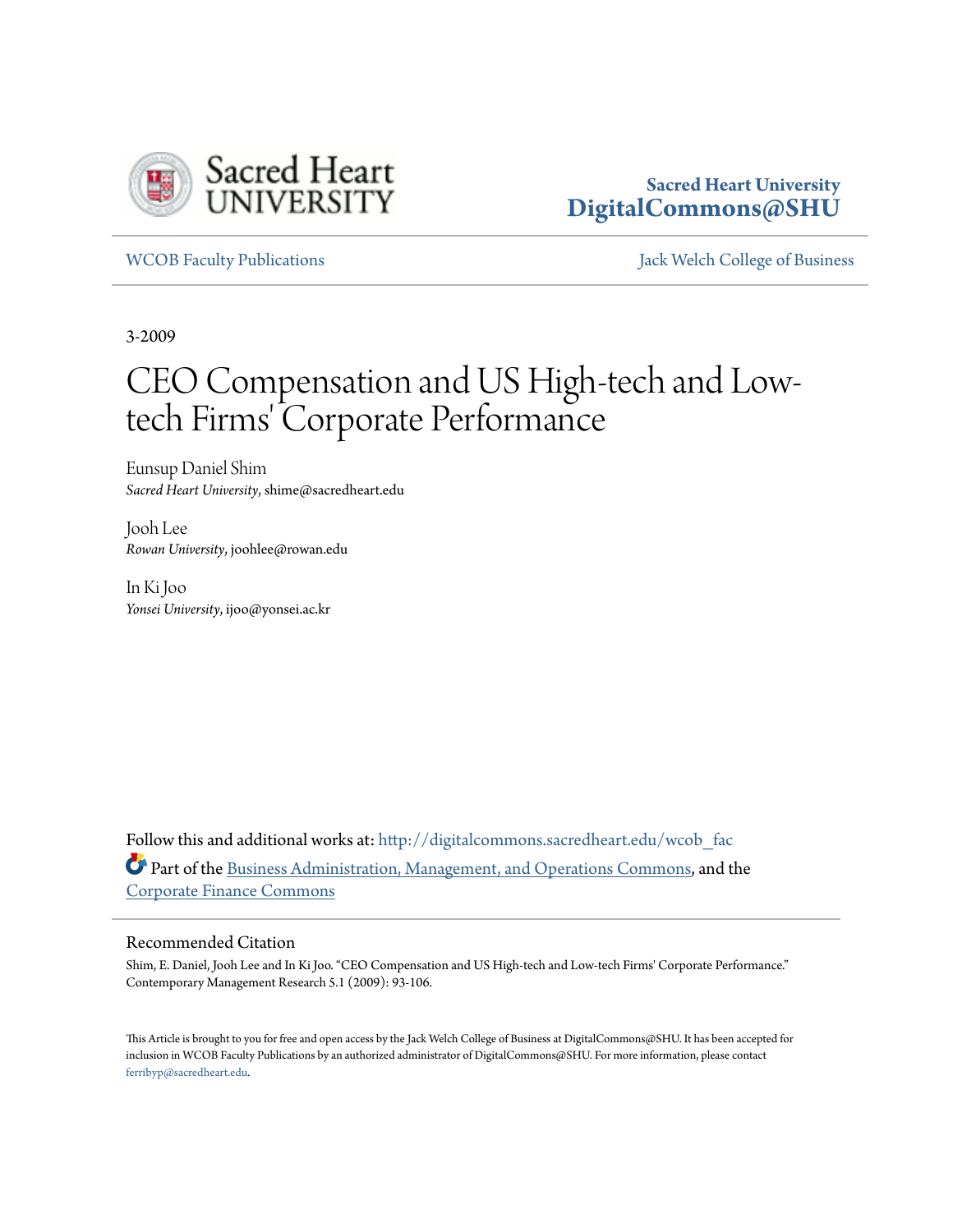# **CEO Compensation and US High-tech and Low-tech Firms' Corporate Performance**

Eunsup "Daniel" Shim Sacred Heart University E-Mail: shime@sacredheart.edu

Jooh Lee Rowan University E-Mail: joohlee@rowan.edu

In Ki Joo Yonsei University E-Mail: ijoo@yonsei.ac.kr

#### **ABSTRACT**

Many factors contribute to the determination of top executive compensation. This paper explores and examines the systematic difference of high-tech and low-tech CEO pays. It examines the relationship between top executive compensation and an Organizational factor, a Market factor and an Accounting factor. It tests CEO's salary, bonus, and long-term compensation with respect to corporate reputation, ROE, Tobin's Q, CEO shareholding and firm size.

The results show that CEOs' Salaries at high-tech firms shows a significantly positive relationship with ROE, Tobin's Q, and corporate reputation, while only corporate reputation shows a significant relationship with CEOs' salaries at low-tech firms. In addition, both the high-tech and low-tech firm executives' total compensation are significantly and positively related to Tobin's Q, and corporate reputation. Similar results are reported with Long-term compensation. In general, high-tech firms tend to use more sophisticated performance measures for the determination of CEO compensation, while low-tech firms seem to use a simple performance measure such as corporate reputation.

Keywords: US CEO Compensation, Corporate Reputation, Accounting Performance, Market Performance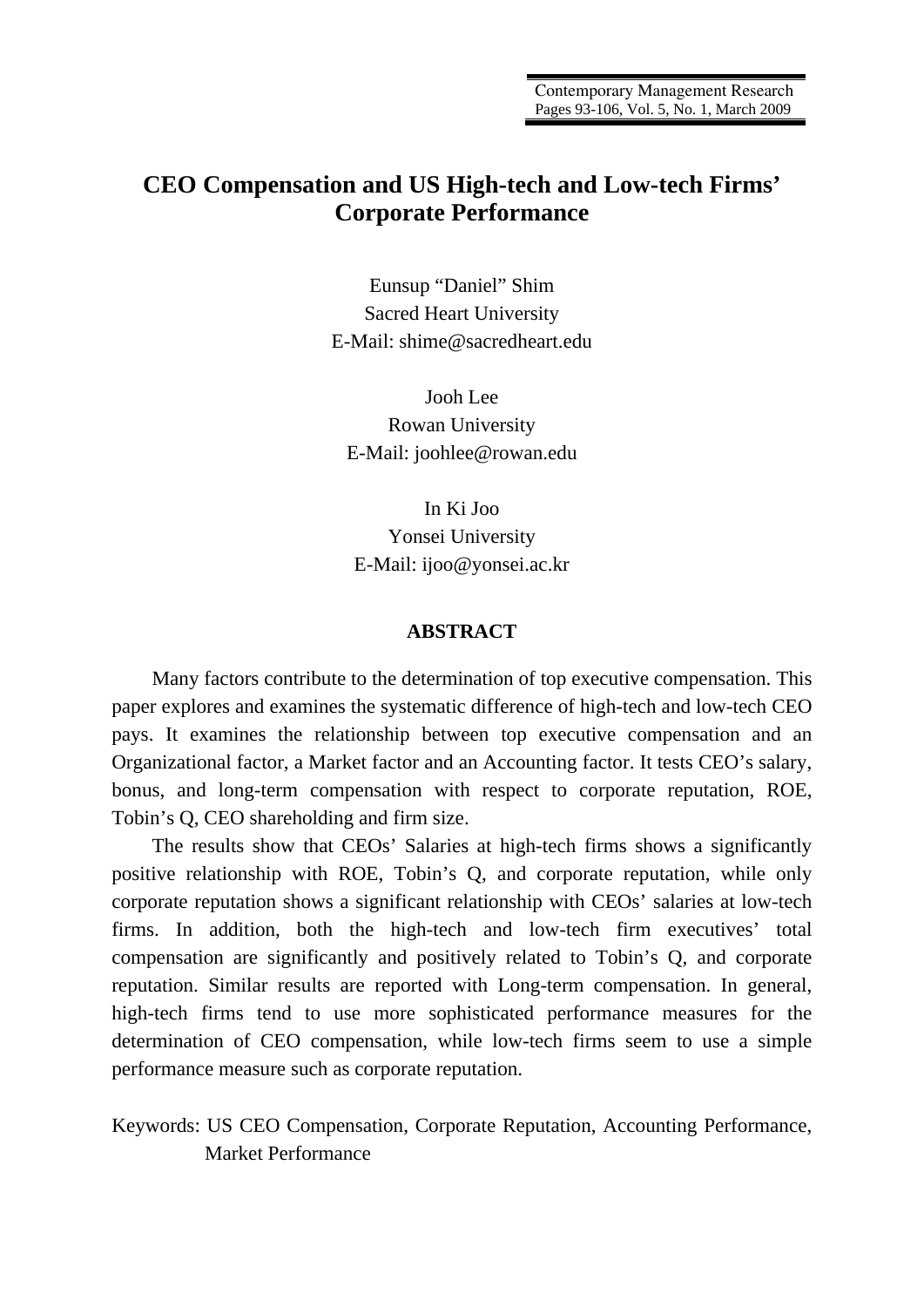#### **INTRODUCTION**

 Managers in high-tech firms are faced with different sets of performance expectations such as innovation, new product development, integration of technology and research and development management. Agency theory in accounting and finance suggests that firms should design incentive compensation system such that agent's (manager) interest is in line with principal's (shareholder) interest. Shareholders design the CEO compensation package in order to motivate and monitor managers and align managers' objectives with shareholders' objectives. Shareholders attempt to insure that CEOs act in a manner that maximizes the value of organization, its owners and other stakeholders.

 As compared to low-tech firms, the success of high-tech firms depends more upon managing intangible assets such as technology innovation, continuous improvement, software development and knowledge-based management. High tech firms must continuously innovate to survive and to sustain growth in increasingly competitive and global markets. Balkin et al. (2000) have shown that "CEO compensation was related to innovation as measured by number of patents and R&D spending." Their findings are very interesting and show an important change in CEO compensation which in the past has been heavily tied to accounting and stock performance measures. Balkin et al. (2000) study reports an important change and a new trend in managerial compensation, relies more on process (innovation) rather than financial results such as accounting and market performance measures.

In today's competitive market, managers should focus more on managing processes which will yield financial results such as accounting and stock performance. Kaplan and Norton (1992, 1996, 1997) have long been argued in favor of a balance of various performance measures not a single performance induce goal-congruent behavior. They have argued that, to align performance with company's mission and strategies, performance should be measured with a combination of four different perspectives; Financial perspective, Customer perspective, Learning and Growth perspective and Business and Production Process perspective. Kaplan and Norton proposed to use a Balanced Scorecard in evaluating corporate performance. They argue that employees' learning and growth improve organization's production and quality of services. Organizational and production efficiency increase customer satisfaction and therefore financial results. Henderson and Fredrickson (1996) have shown that CEOs are "paid for the level of information processing that their jobs requires." Their findings showed that "CEO compensation was higher in firms whose diversification strategy, approaches to technology, and top management team structure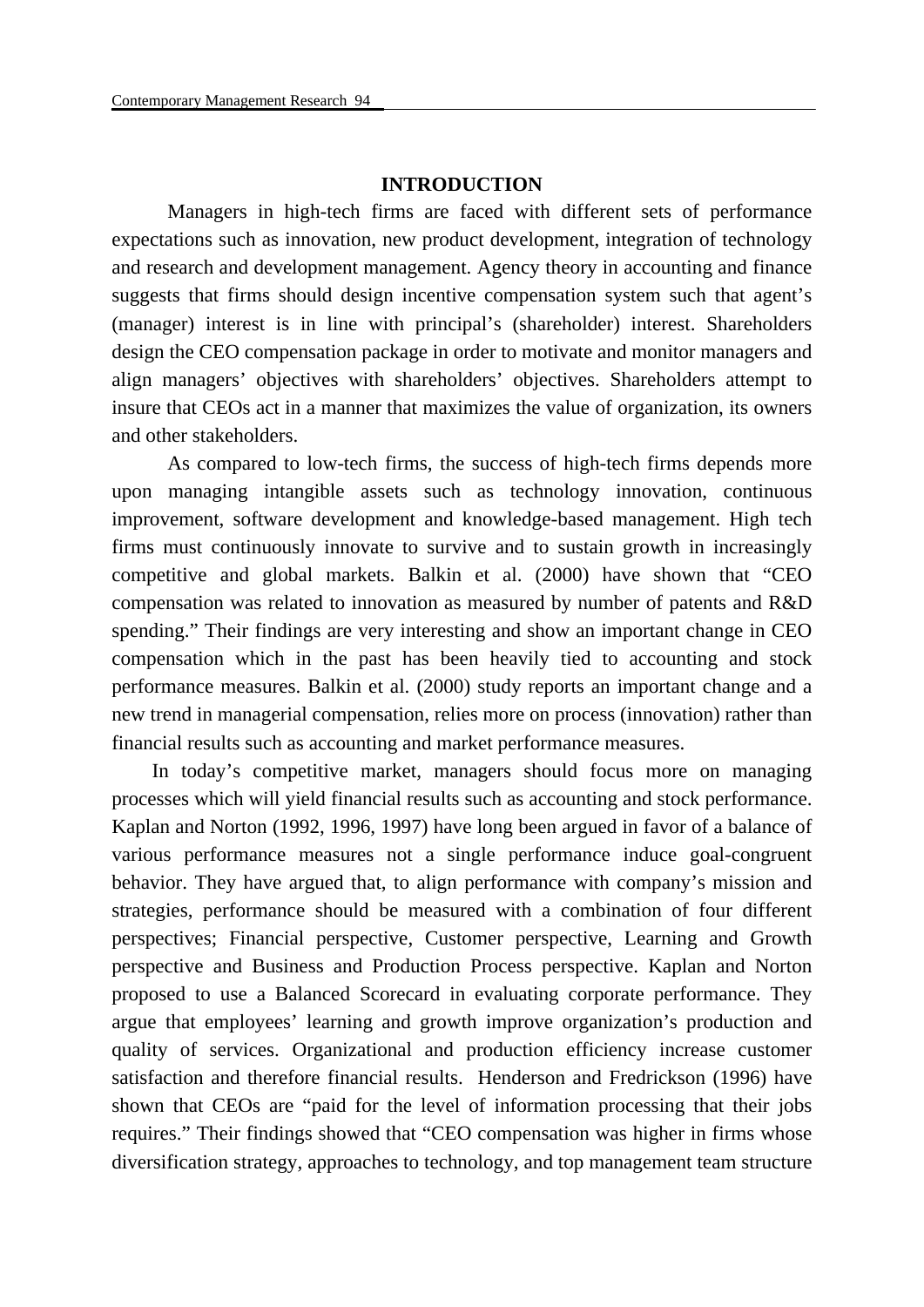placed particularly high information-processing demands on their CEOs."

This study explores the determinants of the high-tech and low-tech CEO pays. This paper attempts to examine how high-tech and low-tech CEO pays are related to various performance measures such as corporate reputation, firm size, CEO's stock ownership, ROE and Tobin's Q. It also attempts to examine the systematic difference in CEO pays and the performance expectations of high-tech firms and low-tech firms.

The results in general exhibit that high-tech firms tend to use a comprehensive and a more sophisticated performance measures than those of low-tech firms. The salaries of high-tech firm executives show a significantly positive relationship with ROE, Tobin's Q and corporate reputation, while corporate reputation shows a significantly positive relationship with that of low-tech firms. For the CEOs' total compensation, Tobin's Q and corporate reputation show a significantly positive relationship with both high-tech and low-tech firms. Similar results are exhibited for the long-term compensation.

This paper makes two important contributions. First, it provides a better classification of high-technology firms. Most previous studies (Balkin et al., 2000; Barkema & Gomez-Mejia, 1998; Shim and Lee, 1995) classify high-technology industry as an industry with Research and Development expenditure greater than 5% of total sales. This classification is based on the industry R&D expenditure rather than a firm's proportional R&D expenditure and can be misleading. Because, with this classification, a firm would be classified as a high-tech firm as long as it belongs to an industry with average R&D expenditure greater than 5% of sales, even though this firm's R&D expenditure may be less than 5% of total sales. This paper refines the high-tech classification. It is not only based on industry-average R&D expenditures but based on a firm's proportional R&D expenditures. That is, in order to be classified as a high-tech firm, a firm's R&D expenditure should be more than 5% of total sales. The results of this study would be robust with the refined high-tech classification. Baruch survey (1997) showed that a set of 3 criteria were used most often for hightechnology company: (1) percentage of employees with a university degree (more than 10%), (2) Percentage of investment in research and development (more than 5%) and (3) the area of activity of the organization (industry sector). Second, this paper examines a more comprehensive relationship between top executive compensation and corporate performance. It specifically incorporates corporate reputation as a possible explanatory variable to the executive compensation in addition to accounting and market-based performance. Previous studies overlooked this important variable. This paper will help in filling gap and provide better understanding on compensation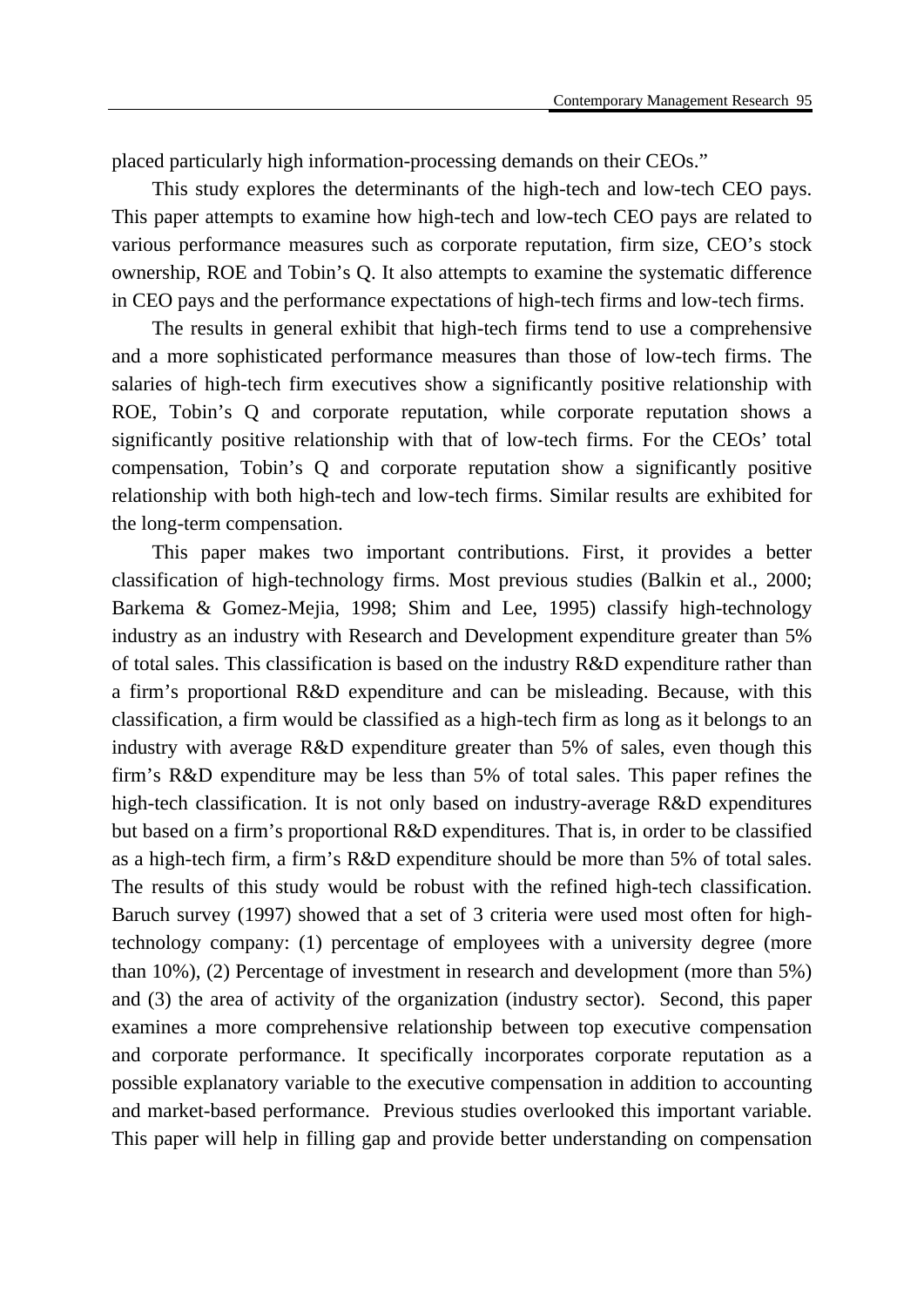and performance relationship.

The paper is organized as follows. The second section presents a literature review and the testable hypotheses. The third section describes the methodology: sample, data collection and research methods. The fourth section provides results and analyses. The final section presents summary, conclusions and further research issues.

#### **LITERATURE REVIEW AND HYPOTHESES**

Balkin, Markman and Gomez-Mejia (2000) investigated CEO pay in hightechnology firms. They compared the CEO pays of 90 high-technology firms with 74 low-technology firms (control sample). By using the number of patents and R&D spending as surrogates for innovation, they found that CEO short-term compensation was related to innovation and the relationship was 'less consistent temporal' for the long-term compensation in high-technology firms. For the low-tech firms, no relationship was found between innovation and either short- or long-term compensation. Their study provides important evidence that ties CEO compensation with process and innovation rather than accounting and stock performance. Finkelstein and Boyd (1998) have examined a very comprehensive relationship between CEO compensation and managerial discretion for the Fortune 1,000 firms. Their study showed that "CEO compensation was positively related to managerial discretion such as market growth, R&D intensity, Advertising intensity and Concentration. They also showed that ROE, firm size and CEO tenure are significantly related to CEO compensation. Other studies have shown that other factors contribute to the determination of the CEO pays such as internationalization (Sanders and Carpenter, 1998), governance structure, ownership structure (David et. al., 1998), CEO power and managerial discretion (Finkelstein and Boyd, 1998).

Barkema and Gomez-Mejia (1998) argues that the relationship between CEO pays and firm performance is limited because many other variables influence the CEO pays. Many previous studies suggest that the explanatory power of the pay-forperformance sensitivity is relatively low (Jensen and Murphy, 1990). This paper attempts to enhance understanding of the determinants of CEO pays in high-tech and low-tech industry. This paper fills the gap and extends the Balkin et al. (2000) and previous studies by empirically investigating a more comprehensive relationship. It specifically examines the relationship between a set of CEO compensation variables and a set of performance variables. Most previous studies are missing an important determinant of the CEO compensation, corporate reputation. The Balkin et al. (2000) study is missing a number of important determinant variables of CEO compensation such as stock performance and corporate reputation. This paper is an attempt to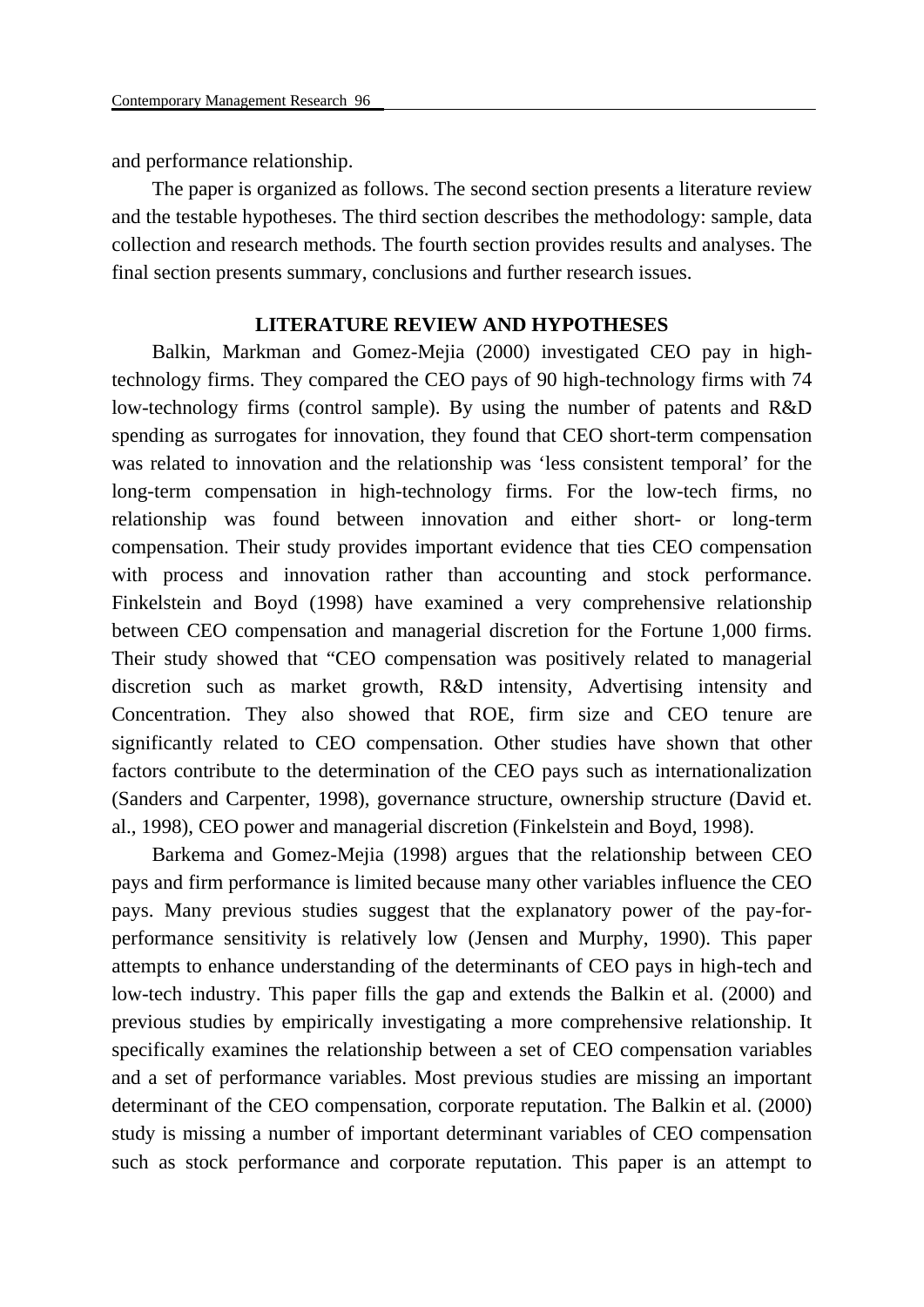provide additional evidence and to examine a comprehensive relationship for hightech and low-tech firms using relatively recent data, 1999-2001. Since high-tech firms seem to rely more on stock-based performance measures for the determination of CEO compensation, the followings are the proposed hypotheses:

- H1: High-tech CEO's compensation is positively related to the market performance.
- H2: High-tech CEO's compensation is positively related to corporate reputation.
- H3: High-tech CEO's compensation is positively related to accounting performance.

#### **METHODOLOGY**

#### **Sample Selection**

Sample firms were initially selected from the "Fortune's 500 America's Most Admired Companies." The Fortune provides rankings of the corporate reputation according to 6 attributes: (1) Ability to Attract, (2) Quality of product or services, (3) Increase in market share (4) Quality of Management, (5) Innovativeness, and (6) Develop and keep talented people. The sample, "Fortune's 500 America Most Admired Companies," is matched with the Forbes "1999-2001 Top 800 CEO Paychecks." This matching resulted in 313 firms that both corporate reputation and compensation data are available. The corresponding financial data were gathered from Compustat. The 37 firms were excluded form the sample due to lack of data on financial performance variables and other variables. Finally 276 firms were chosen and utilized for this study, divided into 111 high-tech firms and 165 low-tech firms.

The majority of total sample firms are in the Financial Services (SIC, 6000-6999) industry, 38 firms or 14%, in the Wholesale, Retailers & Food services industry, 24 firms or 9%. The majority of the sample, 88% of the total sample, 244 firms, comes from large corporations with over \$2 billion of assets.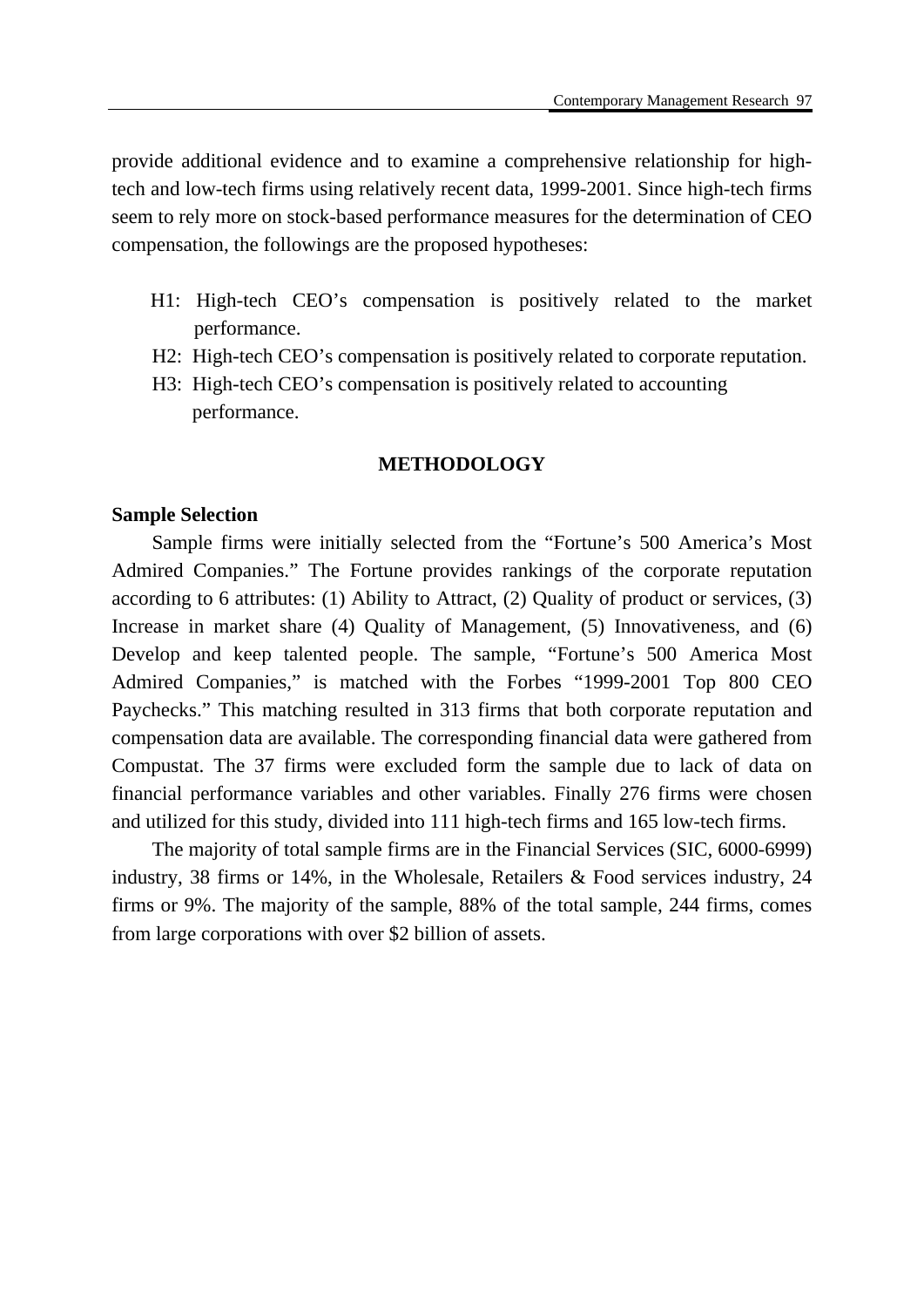| <b>Industry</b>                   | <b>High-tech Low-tech</b> |          | <b>Total</b>   | SIC                  |
|-----------------------------------|---------------------------|----------|----------------|----------------------|
| Mining & Drilling                 | 3                         | 15       | 18             | 1000-1499, 2900-2999 |
| Construction                      | 0                         | 4        | $\overline{4}$ | 1500-1799            |
| Food, Drink, & Tobacco            | 0                         | 12       | 12             | 0-999, 2000-2199     |
| Textile & Apparel                 | 0                         | 3        | 3              | 2200-2399            |
| Lumber & Wood Products            |                           | 11       | 12             | 2400-2699            |
| Drugs & Chemicals                 | 20                        | $\theta$ | 20             | 2800-2899            |
| Rubber, Plastic, & Leather        | 1                         | 3        | $\overline{4}$ | 3000-3199            |
| Prime & Fabric Metals             | 13                        | 3        | 16             | 3300-3499            |
| Machinery & Computer              | 17                        | $\theta$ | 17             | 3500-3599            |
| Electric & Electronic Equip.      | 14                        | $\theta$ | 14             | 3600-3699            |
| <b>Transportation Equipments</b>  | 15                        | $\theta$ | 15             | 3700-3799            |
| <b>Measurement Instruments</b>    | 12                        | 0        | 12             | 3800-3899            |
| <b>Computer Related Sevices</b>   | 15                        | 2        | 17             | 7370-7399            |
| Transportation & Leisure Serv.    | 0                         | 15       | 15             | 4000-4700, 7000-7099 |
| Publishing & Communication        | 0                         | 18       | 18             | 2700-2799, 4800-4899 |
| Wholesale, Retailer, & Food Serv. | 0                         | 24       | 24             | 5000-5999            |
| <b>Financial Services</b>         | $\Omega$                  | 38       | 38             | 6000-6999            |
| <b>Other Business Services</b>    | 0                         | 17       | 17             | 4900-4999, 7500-8999 |
| <b>Total</b>                      | <b>111</b>                | 165      | 276            |                      |

Table 1-A Number of Firms in Samples by Type of Industry: High-techa vs. Low-tech

a. High-tech counts are firms with more than 5% in R&D intensity

### **Variable Definition**

Executive compensation is normally separated into salary (SALA), bonus (BONU) and long-term (LCOM) compensations. Total compensation (TCOM) is measured by the sum of salary, bonus and long-term compensation.

For the independent variables, a set of proxies for Accounting Factor, Market (Stock-based) factor, and Organizational factor has been selected. For the accounting factor, Return On Equity (ROE) was utilized for the proxy for an accounting performance measure, while Tobin's Q (TBQ) were used as a surrogate for market factor. The ROE is calculated by dividing net income by average balance of common stockholder's equity. Tobin's Q is used as a proxy for the book-to-market value. Tobin's  $Q3 = [MVE + PS + DEBT] / [TA]$ . Where MVE is the market value of shareholder equity (product of a firm's closing stock price and the number of common stock shares outstanding), PS is the liquidating value of the firm's outstanding preferred stock, DEBT is the value of the firm's short-term liabilities net of its shortterm assets, plus the book value of the firm's long term debt, and TA is the book value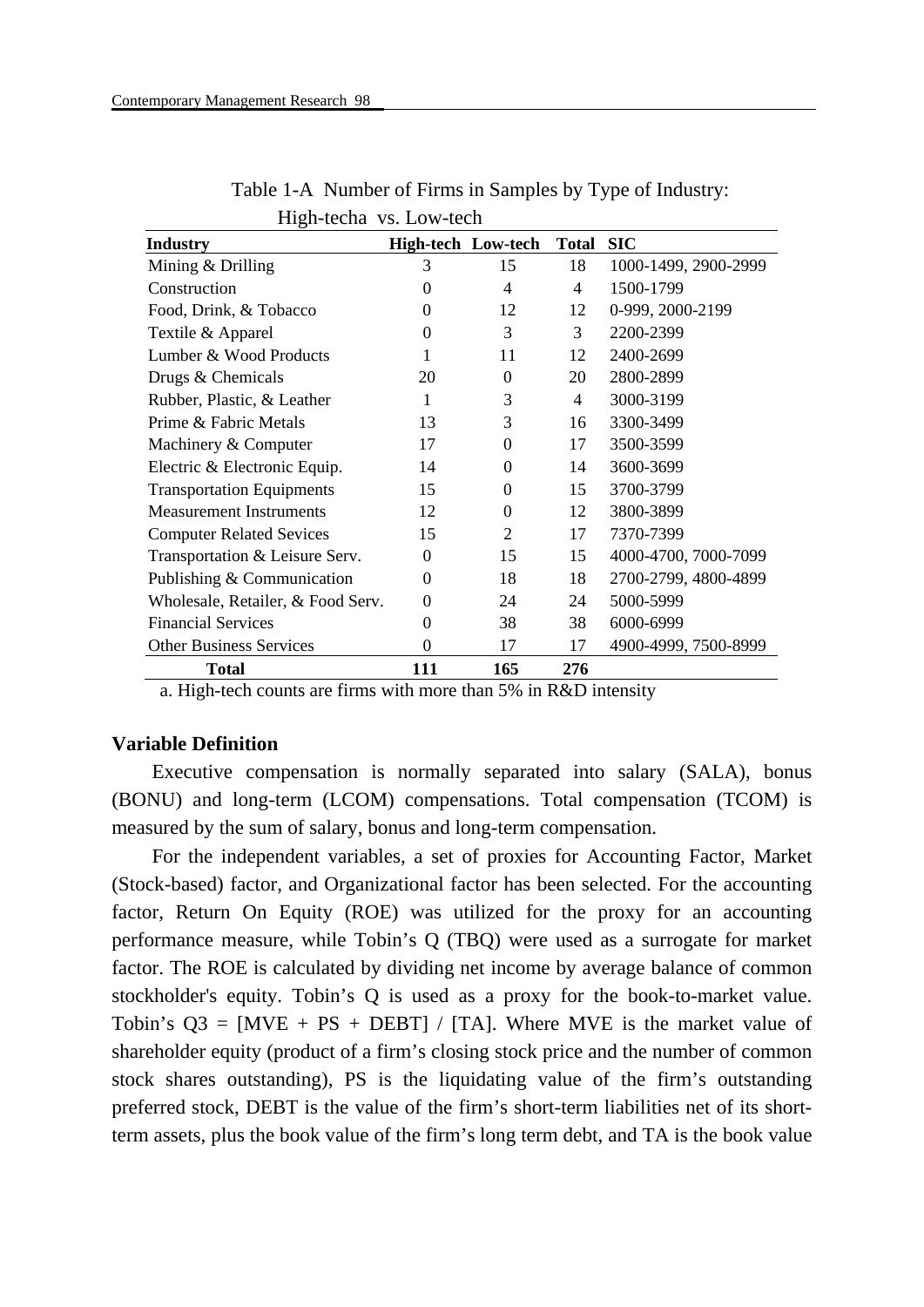of the total assets of the firm. We employed the approximation of Tobin's Q as in Chung and Pruitt (1994), because it only requires data from COMPUSTAT. The Chung and Pruitt (1994) study revealed that this approximation of Tobin's Q has an extremely high predictive accuracy when compared to the original formulation (Finkelstein and Boyd, 1998).

| <b>Asset Size</b>                             | Count |
|-----------------------------------------------|-------|
| 2,000 mil.<br>\$<br>Less than                 | 32    |
| \$2,001<br>3,000<br>$\overline{a}$            | 30    |
| 3,001<br>5,000                                | 42    |
| 7,000<br>5,001                                | 32    |
| 10,000<br>7,001<br>$\overline{a}$             | 17    |
| 10,001<br>15,000<br>$\overline{\phantom{a}}$  | 35    |
| 15,001<br>25,000<br>$\frac{1}{2}$             | 28    |
| 40,000<br>25,001                              | 21    |
| 40,001<br>100,000<br>$\overline{\phantom{a}}$ | 24    |
| Larger than $$100,000$ mil.                   | 15    |
| <b>Total</b>                                  | 111   |

Table 1-B Number of Firms in Total Sample by Asset Size

For the organizational factor, Company reputation (CORU) was utilized. Company Reputation is the average score of company reputation composed by eight attributes: quality of management; quality of products or services; innovativeness; long-term investment value; financial soundness; ability to attract, develop, and keep talented people; responsibility to the community and the environment; and wise use of corporate assets. In addition, two control variables were used for the analysis. Firm size is well documented and researched to have a significant positive relationship with CEO compensation in many studies. In addition, the CEO stock ownership is also included as a control variable. The CEO Stock Ownership (OCEO) was measured by the percentage of outstanding stockholdings by the CEO.

For the data analysis, descriptive statistics for each variable were computed first. Then, Pearson's Product Moment Coefficient of Correlation was utilized to identify the intercorrelation among the various measures. Finally, lagged regression analysis was employed to determine the significance and magnitude of the relationships between CEO compensation and various organizational and financial performance measures. The Ordinary Least Square (OLS) method was used to estimate the regression parameters.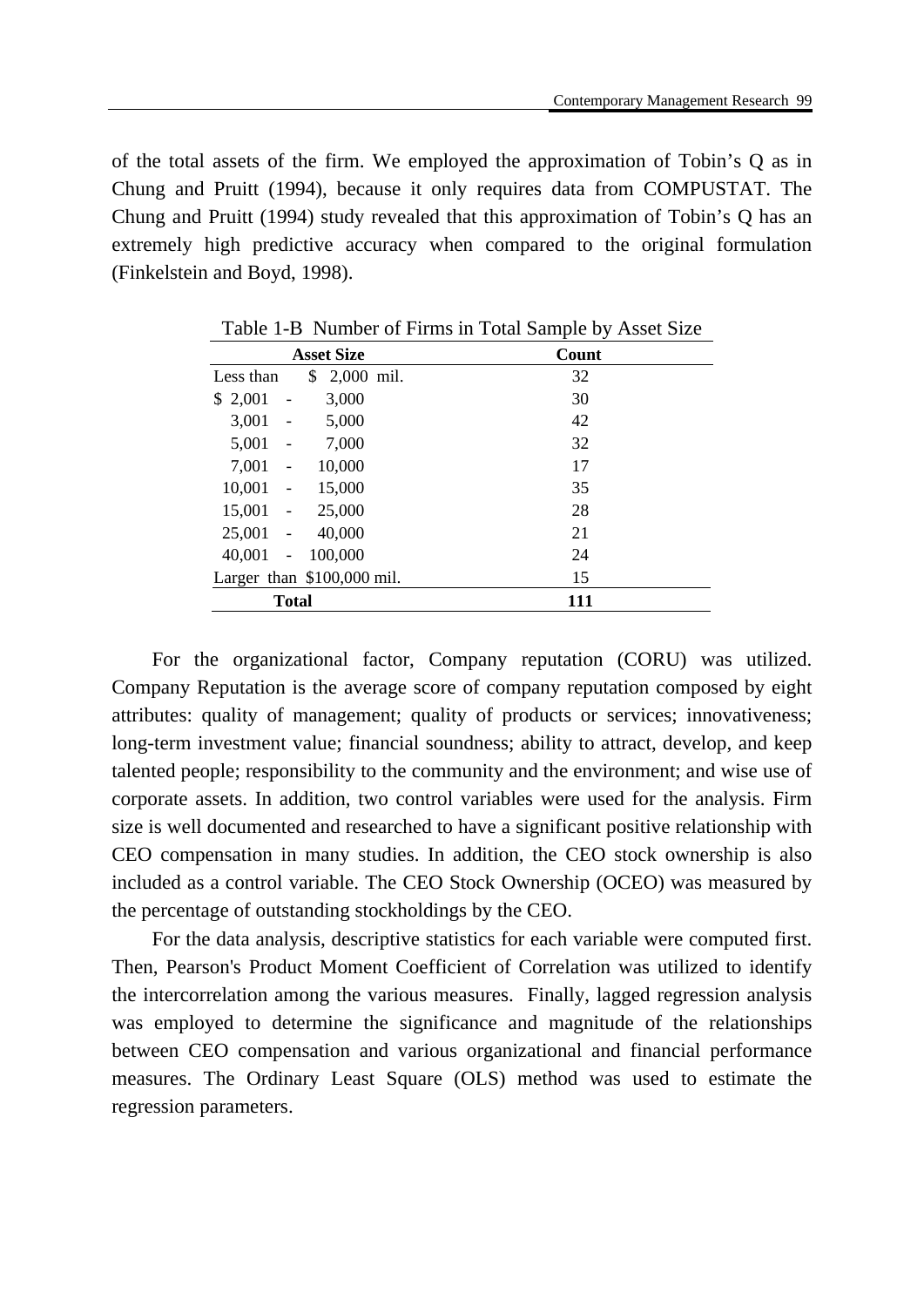The lagged regression models are as follows;

Ln  $(SALt) = a + b1 TBOt-1 + b2 ROEt-1 + b3 CONUt-1 + b4 FSIZt-1 + b5 OCEOt-1$  $+$  e

Ln (LCOMt) =  $a + b1$  TBQt-1 + b2 ROEt-1 + b3 CORUt-1 + b4 FSIZt-1 + b5  $OCEOt-1 + e$ 

Ln  $(TCOMt) = a + b1 TBQt-1 + b2 ROEt-1 + b3 CONUt-1 + b4 FSIZt-1 + b5$  $OCEOt-1 + e$ 

#### **RESULTS AND ANALYSIS**

The descriptive statistics of the variables for high-tech firms are presented in the Table 2-A and Low-tech firms are in the Table 2-B. Mean total compensation for the high-tech CEO in 2000 and in 2001 was about \$16.4 million and \$13.3 million, while the low-tech firms' mean total compensation is \$7.5 million and \$8.4 million respectively. This indicates that high-tech firms' executives are receiving substantially higher total compensation than that of the low-tech counterparts. In addition, hightech firms' CEO pays rely heavily on long-term compensation, represented 86% of its total compensation in 2000 and 83% of its total compensation in 2001. On the contrary, only 70% of low-tech executives' total compensation was in the form of long-term compensation in 2000 and 68% in 2001. High-tech executives' cash compensation, Salary and Bonus, accounts for only about 14% of total compensation in 2000 and about 17% of total compensation in 2001. This means that almost all of the CEOs' compensation is in the form of stock.

As Table 3-A, 3-B, 4-A and 4-B Indicate, CEO Compensation is highly correlated with Firm size in both high-tech and low-tech companies. On the contrary high-tech companies' CEO compensation exhibits a high correlation with CEO share ownership, while low-tech companies' CEO compensation is highly correlated with Company reputation. This difference is would be investigated further.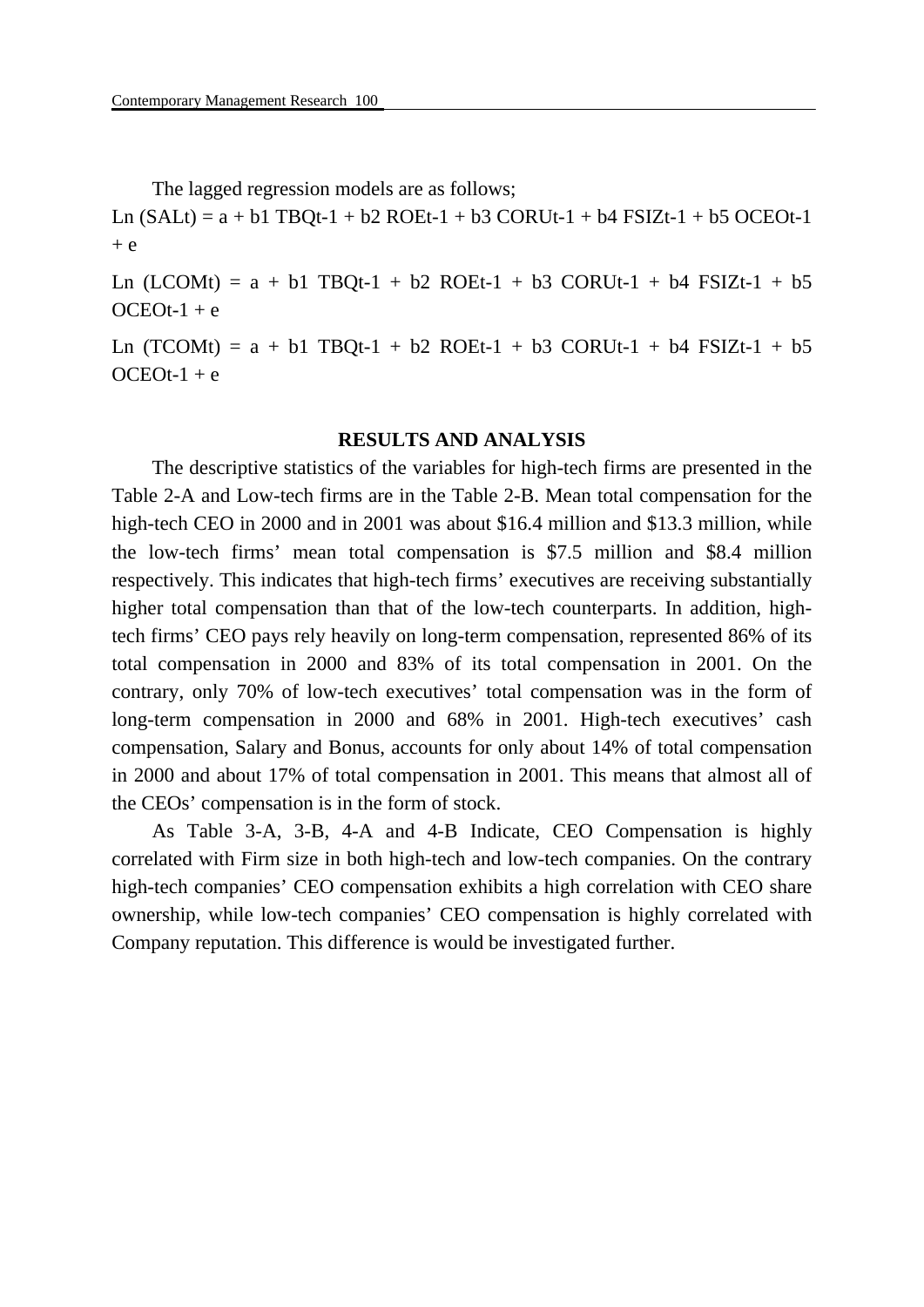|                                 | <b>High-tech</b>   |           | Low-tech    |           |  |
|---------------------------------|--------------------|-----------|-------------|-----------|--|
| <b>Variables</b>                | <b>Mean</b>        | Std. Dev. | <b>Mean</b> | Std. Dev. |  |
| Salary <sup>b</sup>             | 878.13             | 345.82    | 860.58      | 305.27    |  |
| Salary & Bonus $b$              | 2,132.31 1,411.09  |           | 2,280.14    | 2,029.87  |  |
| Long-term Comp. <sup>b</sup>    | 14,278.3363,245.05 |           | 5,206.31    | 15,989.93 |  |
| Total Compensation <sup>b</sup> | 16,410.6463,633.00 |           | 7,486.45    | 17,026.40 |  |
| <b>ROE</b>                      | 19.62              | 31.79     | 9.59        | 74.44     |  |
| Tobin's Q                       | 3.13               | 3.46      | 1.55        | 1.81      |  |
| <b>Company Reputation</b>       | 6.41               | 0.99      | 6.32        | 0.94      |  |
| Ownership (%)                   | 1.03               | 3.27      | 1.88        | 5.37      |  |
| Firm Size: Ln (Sales)           | 8.89               | 1.00      | 9.04        | 1.04      |  |

Table 2-A Descriptive Statistics: High-tech vs. Low-techa (Year 1999-2000)

Table 2-B Descriptive Statistics: High-tech vs. Low-techa (Year 2000-2001)

|                                 | <b>High-tech</b>   |           | Low-tech    |           |  |
|---------------------------------|--------------------|-----------|-------------|-----------|--|
| <b>Variables</b>                | <b>Mean</b>        | Std. Dev. | <b>Mean</b> | Std. Dev. |  |
| Salary <sup>b</sup>             | 884.64             | 326.16    | 900.92      | 338.10    |  |
| Salary $&$ Bonus <sup>b</sup>   | 2,165.23 1,501.14  |           | 2,750.05    | 2,803.71  |  |
| Long-term Comp. <sup>b</sup>    | 11,125.9030,488.45 |           | 5,694.23    | 18,277.29 |  |
| Total Compensation <sup>b</sup> | 13,291.1330,870.35 |           | 8,444.28    | 20,306.54 |  |
| <b>ROE</b>                      | 12.35              | 37.34     | 15.15       | 25.33     |  |
| Tobin's Q                       | 2.54               | 2.44      | 1.40        | 1.73      |  |
| Company Reputation              | 6.20               | 0.96      | 6.12        | 1.03      |  |
| Ownership $(\%)$                | 0.86               | 3.08      | 1.74        | 5.27      |  |
| Firm Size: Ln (Sales)           | 8.98               | 1.01      | 9.18        | 1.08      |  |

<sup>a.</sup> High-tech (n = 111) vs. Low-tech (n = 165) <sup>b</sup> In thousands of dollars

| Table 3-A Descriptive Statistics and Correlations: High-techa |  |
|---------------------------------------------------------------|--|
|---------------------------------------------------------------|--|

|  |  |  | (Samples for 1999 and 2000 Analysis) |
|--|--|--|--------------------------------------|
|--|--|--|--------------------------------------|

| <b>Variable</b>                                                     | Mean   | <b>Std. Dev</b>     |            | 2          | 3           | 4                 | 5     | Ð          |                   | 8        |
|---------------------------------------------------------------------|--------|---------------------|------------|------------|-------------|-------------------|-------|------------|-------------------|----------|
| 1. Salary <sup>b</sup> , 2000                                       | 878.13 | 345.82              |            |            |             |                   |       |            |                   |          |
| 2. Salary & Bonus <sup>b</sup> , 2000                               |        | 2,132.31 1,411.09   | $0.639***$ |            |             |                   |       |            |                   |          |
| 3. Long-term Compensation <sup>b</sup> , 2000 14, 278.33 63, 245.05 |        |                     | 0.087      | $0.264***$ |             |                   |       |            |                   |          |
| 4. Total Compensation <sup>b</sup> , 2000                           |        | 16,410.64 63,633.00 | 0.185      | $0.285***$ | $0.734***$  |                   |       |            |                   |          |
| 5. ROE, 1999                                                        | 19.62  | 31.79               | $-0.030$   | $0.182*$   | 0.023       | 0.027             |       |            |                   |          |
| 6. Tobin's Q, 1999                                                  | 3.13   | 3.46                | $0.169^*$  | $0.187*$   | $0.179^{*}$ | 0.029             | 0.092 |            |                   |          |
| 7. Company Reputation, 1999                                         | 6.41   | 0.99                | 0.163      | $0.250**$  | 0.226       | $0.230^{\degree}$ | 0.140 | $0.523***$ |                   |          |
| 8. Ownership, 1999                                                  | 1.03   | 3.27                | $-0.115$   | 0.021      | 0.090       | 0.090             | 0.187 | $0.191$ *  | $0.186^{\degree}$ |          |
| 9. Firm Size: Ln(Sales), 1999                                       | 8.89   | 1.00                | $0.572***$ | $0.565***$ | 0.032       | 0.044             | 0.069 | $-0.042$   | $0.407***$        | $-0.053$ |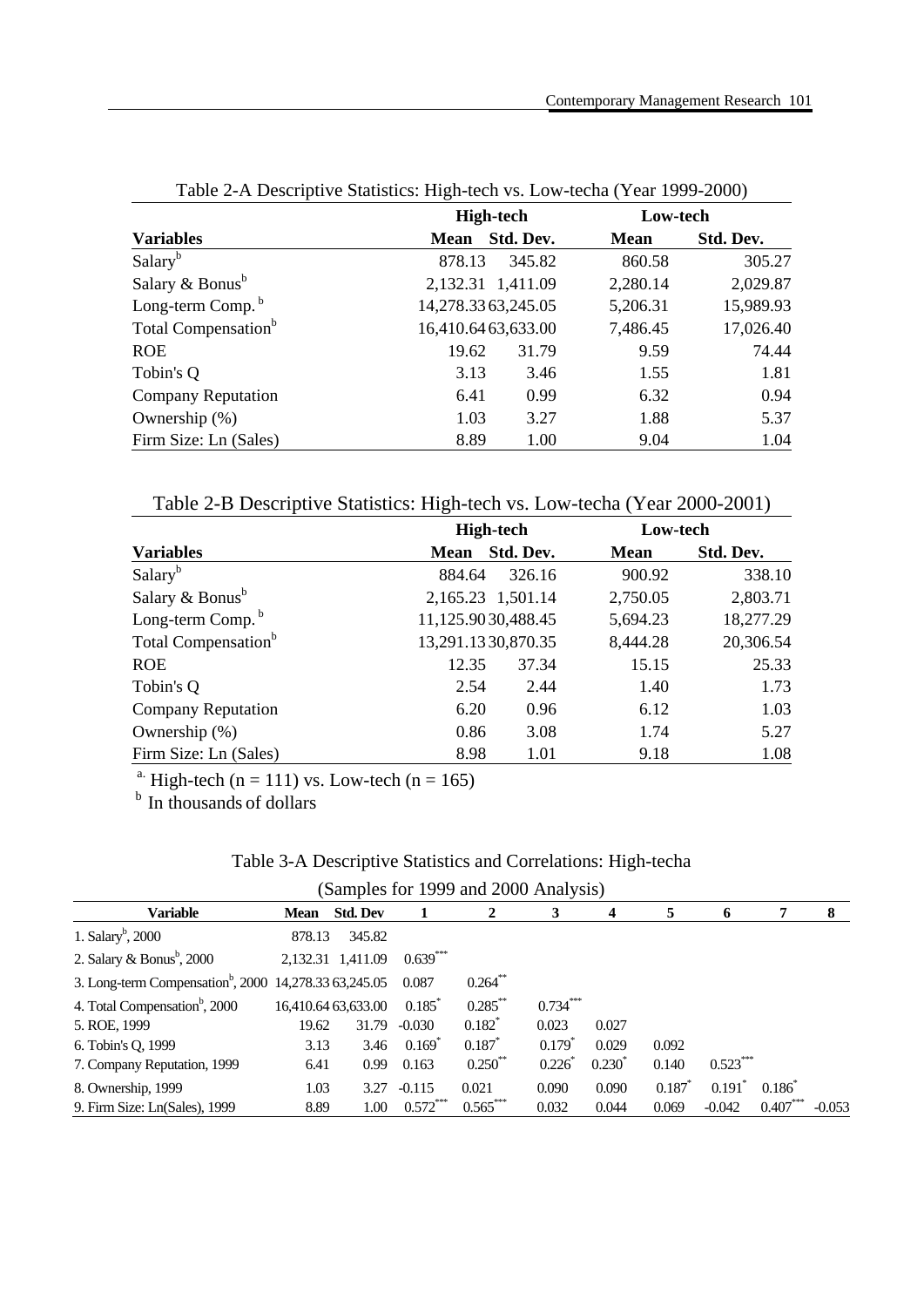|                                               |                            |                 |                                 | (Samples for 1999 and 2000 Analysis) |                      |            |                      |                      |                   |          |
|-----------------------------------------------|----------------------------|-----------------|---------------------------------|--------------------------------------|----------------------|------------|----------------------|----------------------|-------------------|----------|
| <b>Variable</b>                               | <b>Mean</b>                | <b>Std. Dev</b> |                                 |                                      | 3                    | 4          | 5                    | 0                    |                   | 8        |
| 1. Salary <sup>b</sup> , 2001                 | 860.58                     | 305.27          |                                 |                                      |                      |            |                      |                      |                   |          |
| 2. Salary & Bonus <sup>b</sup> , 2001         | 2,280.14 2,029.87 0.587*** |                 |                                 |                                      |                      |            |                      |                      |                   |          |
| 3. Long-term Compensation <sup>b</sup> , 2001 | 5,206.31 15,989.93 -0.058  |                 |                                 | $0.231**$                            |                      |            |                      |                      |                   |          |
| 4. Total Compensation <sup>b</sup> , 2001     | 7,486.45 17,026.40 -0.028  |                 |                                 | $0.277***$                           | $0.897***$           |            |                      |                      |                   |          |
| 5. ROE, 2000                                  | 9.59                       |                 | 74.44 0.147                     | $0.184*$                             | $0.245$ **           | $0.176^*$  |                      |                      |                   |          |
| 6. Tobin's Q, 2000                            | 1.55                       |                 | $1.81 \quad 0.199$ <sup>*</sup> | $0.176*$                             | $0.179$ <sup>*</sup> | $0.182^*$  | $0.194$ <sup>*</sup> |                      |                   |          |
| 7. Company Reputation, 2000                   | 6.32                       |                 | 0.94 0.063                      | $0.183*$                             | $0.168^*$            | $0.257$ ** | $0.321***$           | $0.541***$           |                   |          |
| 8. Ownership, 2000                            | 1.88                       |                 | 5.37 0.174                      | $-0.168$                             | $0.229$ **           | $0.216$ ** | 0.098                | $0.238$ <sup>2</sup> | 0.002             |          |
| 9. Firm Size: Ln(Sales), 2000                 | 9.04                       |                 | $1.04$ $0.419$ <sup>***</sup>   | $0.452***$                           | 0.206                | 0.226      | $0.209$ **           | 0.065                | $0.416^{\degree}$ | $-0.01C$ |

Table 3-B Descriptive Statistics and Correlations: Low-techa

 $a_n = 111$ 

b. In thousand of dollars

\* p < 0.05; \*\* p < 0.01; \*\*\* p < 0.001

The results of OLS lagged regression analysis are presented in the Table 5-A, 5- B and 5-C. In high-technology firms, salary shows a significantly positive relationship with all of the tested variables; ROE, Tobin's Q and corporate reputation. On the other hand, only corporate reputation shows a significantly positive relationship in lowtechnology firms in 2000-2001. Long-term compensation shows somewhat different results as compared to that of salary. Both high-tech and low-tech CEO pays show a significantly positive relationship with Tobin's Q and corporate reputation. The results of total compensation are almost identical to that of the long-term compensation. Given that salary accounts for less than 20% of total compensation, it is not surprising that the results of long-term compensation and the results of total compensation are identical. The results are consistent with and confirm Hypotheses 1, 2, and 3.

The results indicate that high-tech firms tend to use a more sophisticated compensation package and rely more on stock based compensation, while low-tech firms adopt a compensation package that relies more on a single variable, reputation. For the high tech firms, ROE, Tobin's Q, and reputation show a significant relationship with CEO salary, while only reputation shows a significant positive relationship in low-tech firms.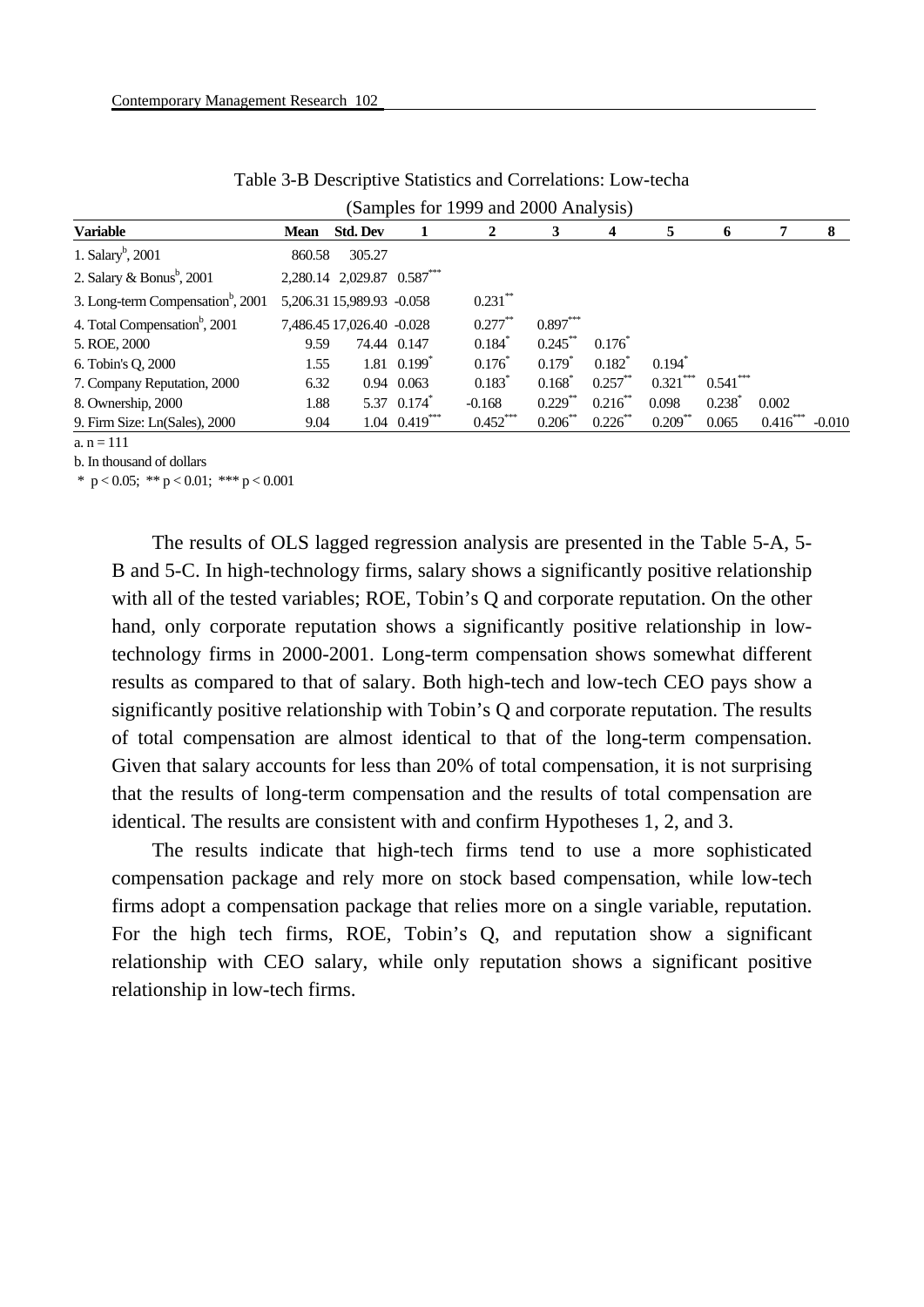| (Samples for 2000 and 2001 Analysis)                                                                        |             |                                                |                                                                     |              |                                                           |           |       |                              |                                        |   |
|-------------------------------------------------------------------------------------------------------------|-------------|------------------------------------------------|---------------------------------------------------------------------|--------------|-----------------------------------------------------------|-----------|-------|------------------------------|----------------------------------------|---|
| <b>Variable</b>                                                                                             | <b>Mean</b> | <b>Std. Dev</b>                                |                                                                     | $\mathbf{2}$ | 3                                                         | 4         | 5     | 6                            |                                        | 8 |
| 1. Salary <sup>b</sup> , 2000                                                                               | 884.64      | 326.16                                         |                                                                     |              |                                                           |           |       |                              |                                        |   |
| 2. Salary & Bonus <sup>b</sup> , 2000                                                                       |             | 2,165.23 1,501.14 0.328***                     |                                                                     |              |                                                           |           |       |                              |                                        |   |
| 3. Long-term Compensation <sup>b</sup> , 2000 11,125.90 30,488.45 0.306 <sup>***</sup> 0.463 <sup>***</sup> |             |                                                |                                                                     |              |                                                           |           |       |                              |                                        |   |
| 4. Total Compensation <sup>b</sup> , 2000                                                                   |             | 13,291.13 30,870.35 0.327*** 0.554*** 0.994*** |                                                                     |              |                                                           |           |       |                              |                                        |   |
| 5. ROE, 1999                                                                                                | 12.35       |                                                | 37.34 -0.069                                                        | 0.065        | 0.073                                                     | 0.077     |       |                              |                                        |   |
| 6. Tobin's Q, 1999                                                                                          | 2.54        |                                                | 2.44 0.036                                                          | $-0.017$     | $0.175^*$                                                 | $0.173^*$ | 0.097 |                              |                                        |   |
| 7. Company Reputation, 1999                                                                                 | 6.20        |                                                | 0.96 0.068                                                          |              | $0.261$ *** $0.297$ *** $0.312$ *** $0.345$ *** $0.171$ * |           |       |                              |                                        |   |
| 8. Ownership, 1999                                                                                          | 0.86        |                                                | $3.08 - 0.105$                                                      | 0.012        | 0.042                                                     | $0.167*$  | 0.027 | $0.093$ $0.199$ <sup>*</sup> |                                        |   |
| 9. Firm Size: Ln(Sales), 1999                                                                               | 8.98        |                                                | $1.01$ $0.394^{***}$ $0.342^{***}$ $0.164^{*}$ $0.195^{*}$ $-0.036$ |              |                                                           |           |       |                              | $-0.043$ $0.169$ <sup>*</sup> $-0.050$ |   |

# Table 4-A Descriptive Statistics and Correlations: High-techa

Table 4-B Descriptive Statistics and Correlations: Low-techa

| (Samples for 2000 and 2001 Analysis)                             |             |                                              |            |            |                            |                                                            |          |                                    |   |   |
|------------------------------------------------------------------|-------------|----------------------------------------------|------------|------------|----------------------------|------------------------------------------------------------|----------|------------------------------------|---|---|
| <b>Variable</b>                                                  | <b>Mean</b> | <b>Std. Dev</b>                              |            | 2          | 3                          | 4                                                          | 5        | 6                                  | 7 | 8 |
| 1. Salary <sup>b</sup> , 2001                                    | 900.92      | 338.10                                       |            |            |                            |                                                            |          |                                    |   |   |
| 2. Salary & Bonus $\frac{b}{2}$ , 2001                           |             | 2,750.05 2,803.71                            | $0.271***$ |            |                            |                                                            |          |                                    |   |   |
| 3. Long-term Compensation <sup>b</sup> , 2001 5,694.23 18,277.29 |             |                                              | 0.093      | $0.687***$ |                            |                                                            |          |                                    |   |   |
| 4. Total Compensation <sup>b</sup> , 2001                        |             | 8,444.28 20,306.54  0.122  0.756*** 0.994*** |            |            |                            |                                                            |          |                                    |   |   |
| 5. ROE, 2000                                                     | 15.15       | 25.33                                        | 0.076      | 0.073      | 0.061                      | $0.165^*$                                                  |          |                                    |   |   |
| 6. Tobin's Q, 2000                                               | 1.40        | 1.73                                         | 0.080      | 0.001      | $0.168*$                   | $0.243***$                                                 | 0.141    |                                    |   |   |
| 7. Company Reputation, 2000                                      | 6.12        | 1.03                                         | 0.139      |            | $0.284***0.256***0.269***$ |                                                            | $-0.011$ | 0.128                              |   |   |
| 8. Ownership, 2000                                               | 1.74        | 5.27                                         | $-0.059$   | $-0.007$   | $-0.015$                   | $-0.014$                                                   |          | $-0.018$ 0.031 0.207 <sup>**</sup> |   |   |
| 9. Firm Size: Ln(Sales), 2000                                    | 9.18        | 1.08                                         |            |            |                            | $0.331***0.404***0.264***0.293***0.046-.0.0830.238**0.038$ |          |                                    |   |   |
| a. $n = 165$                                                     |             |                                              |            |            |                            |                                                            |          |                                    |   |   |

b. In thousand of dollars  $* n < 0.05$ ;  $* n < 0.01$ ;  $* * n < 0.001$ 

|  |  |  | $\degree$ p < 0.05; $\degree$ p < 0.01; $\degree$ and p < 0.001 |
|--|--|--|-----------------------------------------------------------------|
|--|--|--|-----------------------------------------------------------------|

|  |  | Table 5-A Results of OLS Lagged Regression Analysis for Salarya |  |
|--|--|-----------------------------------------------------------------|--|
|  |  |                                                                 |  |

|                  | Year (1999-2000)            |                       | Year (2000-2001)       |                       |
|------------------|-----------------------------|-----------------------|------------------------|-----------------------|
| <b>Variables</b> | High-tech <sup>b</sup>      | Low-tech <sup>c</sup> | High-tech <sup>b</sup> | Low-tech <sup>c</sup> |
| <b>ROE</b>       | $-0.012(.003)$              | $-0.092(.132)$        | $0.208(.087)^*$        | 0.068(.048)           |
| Tobin's Q        | 0.020(.015)                 | 0.013(.035)           | $0.158(.042)^{*}$      | $0.018(.012)^*$       |
| Reputation       | $0.214(.009)$ <sup>**</sup> | $0.212(.042)$ **      | $0.147(.038)^*$        | $0.159(.042)$ **      |
| CEO Ownership    | $-0.137(.045)^*$            | $-0.175(.063)^*$      | $-0.234(.101)^{*}$     | $-0.153(.013)^{*}$    |
| Firm Size        | $0.452(.120)$ ***           | ***<br>0.303(.102)    | ***<br>0.441(.102)     | $0.280(.027)$ **      |
| Adjusted $R^2$   | 0.242                       | 0.219                 | 0.327                  | 0.264                 |
| F-Ratio          | $4.210***$                  | $3.569$ **            | $6.682***$             | $4.258***$            |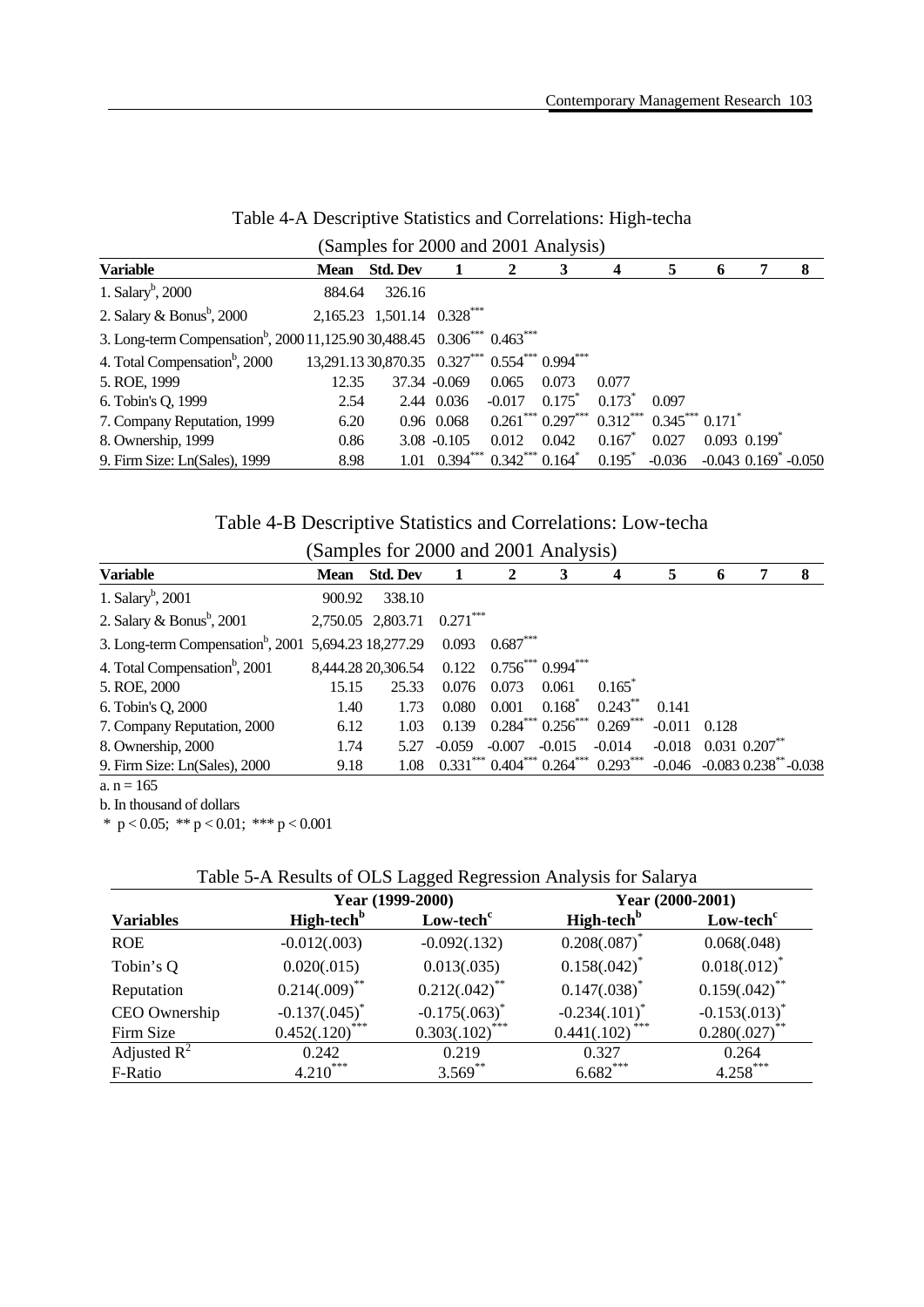| <b>Variables</b> | Year (1999-2000)       |                       | Year (2000-2001)       |                       |
|------------------|------------------------|-----------------------|------------------------|-----------------------|
|                  | High-tech <sup>b</sup> | Low-tech <sup>c</sup> | High-tech <sup>b</sup> | Low-tech <sup>c</sup> |
| <b>ROE</b>       | $-0.014(.012)$         | $-0.041(.010)$        | 0.091(.048)            | 0.083(.051)           |
| Tobin's Q        | $0.198(.082)^{*}$      | $0.198(.082)^*$       | $0.188(.043)^*$        | $0.148(.052)^{*}$     |
| Reputation       | $0.270(.052)$ **       | $0.212(.042)$ **      | $0.125(.033)^{*}$      | $0.244(.073)$ **      |
| CEO Ownership    | $-0.154(.071)^*$       | 0.021(.013)           | $-0.238(.058)^*$       | $-0.102(.086)$        |
| Firm Size        | $0.228(.178)$ **       | 0.187(.079)           | 0.186(.078)            | 0.264(.102)           |
| Adjusted $R^2$   | 0.319                  | 0.220                 | 0.304                  | 0.235                 |
| F-Ratio          | $5.025***$             | $4.433***$            | $6.114***$             | $5.612***$            |

Table 5-B Results of OLS Lagged Regression Analysis for Long-term Compensationa

Table 5-C Results of OLS Lagged Regression Analysis for Total Compensationa

|                  | Year (1999-2000)       |                       | Year (2000-2001)       |                       |
|------------------|------------------------|-----------------------|------------------------|-----------------------|
| <b>Variables</b> | High-tech <sup>b</sup> | Low-tech <sup>c</sup> | High-tech <sup>b</sup> | Low-tech <sup>c</sup> |
| <b>ROE</b>       | 0.081(.037)            | 0.039(.010)           | 0.102(.081)            | 0.070(.043)           |
| Tobin's Q        | $0.182(.074)^{**}$     | $0.176(.073)^*$       | $0.271(.058)$ **       | $0.185(.087)^*$       |
| Reputation       | $0.329(.112)$ ***      | $0.212(.042)$ **      | $0.246(.065)$ **       | $0.249(.102)$ **      |
| CEO Ownership    | $-0.104(.075)$         | $-0.022(.018)$        | 0.198(.051)            | 0.069(.038)           |
| Firm Size        | 0.301(.151)            | 0.143(.052)           | 0.298(.101)            | 0.286(.021)           |
| Adjusted $R^2$   | 0.287                  | 0.225                 | 0.328                  | 0.219                 |
| F-Ratio          | $4.819***$             | $4.012***$            | $6.856***$             | $5.120$ **            |

a. Cell entries are standardized regression coefficients; Standard error s are in parentheses.

 $P < 0.05$  \*\*  $P < 0.01$  \*\*\*  $P < 0.001$ 

b. High-tech industry (n=111)

c. Low-tech industry (n=165)

d. Total sample including High-tech and Low-tech industry (n=276)

#### **SUMMARY, CONCLUSIONS AND FURTHER RESEARCH ISSUES**

This paper reports the results of a recent empirical study of the determinants of CEO compensation in high-tech and low-tech firms. This paper finds that CEO compensation at high-tech firms relies more on corporate reputation and use a more sophisticated performance measures for the determination of the CEO compensation. This line of research can be extended to include other countries' sample and can also be conducted with an industry-specific sample. The examination of the performance and compensation relationship with a specific industry would add to the understanding of the relationship. Comparative studies with other countries, such as Germany and Japan, would enlighten the linkage of compensation and a set of performance variables in different economic environments, since companies compete globally. It would be a new and important line of research, if we examine the relationship for other countries such as Japan and Germany (Barkema and Gomex-Mejia, 1998). In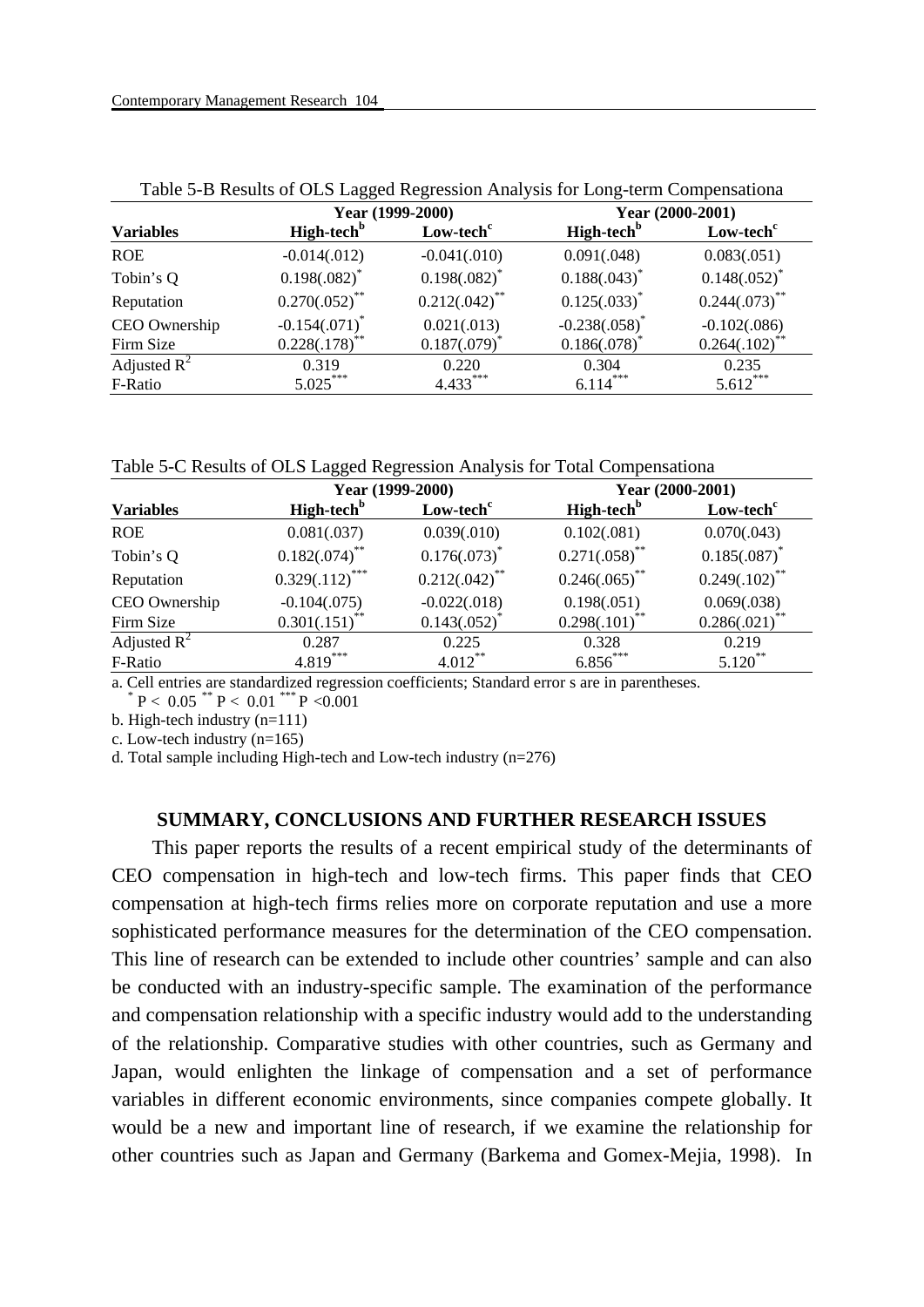addition, other performance indicators should be examined in order to better understand the determinants of CEO compensation. For example, is CEO compensation tied to Customer satisfaction measures or Employee productivity and efficiency? Are Production and organization effectiveness and efficiency matter for CEO compensation? A more comprehensive examination will increase the understanding of the performance and compensation relationship.

### **ACKNOWLEDGEMENT**

The authors would like to express sincere appreciation for valuable and thoughtful comments by anonymous reviewers. This paper was presented and was received the Best Paper Award at the 2005 Meeting of the Business and Information (BAI) in Hong Kong. The authors would like to thank for the helpful comments from participants at the 2005 Business and Information Conference, 2005 Advances in Management Accounting Conference, the 2004 Annual Meeting of Pan Pacific Business Association and 2002 Annual Meeting of the Decision Science Institute.

#### **REFERENCES**

- Balkin D. B., Markman G.D., and L. Gomez-Mejia, (2000). Is CEO Pay in High-Technology Firms Related to Innovation? *Academy of Management Journal*, 43(6), 1118-1129.
- Barkema H.G. and L. Gomez-Mejia, (1998). Managerial compensation and firm performance: A general research framework. *Academy of Management Journal*, 41(2), 135-145.
- Chung, K. H. and S. W. Pruitt (1994). 'A Simple Approximation of Tobin's q'. *Financial Management*, 23(3), Autumn, 70-74.
- David, P. R. Kochhar and E. Levitas. (1998). The effect of institutional investors on the level and mix of CEO compensation. *Academy of Management Journal*, 41(2), 200-202.
- Finkelstein, Sydney and B.K. Boyd. (1998). How Much Does The CEO Matter? The Role of Managerial Discretion in the Setting of CEO Compensation. *Academy of Management Journal*, 41(2), 179-199.
- Henderson A.D. and Fredrickson, J.W. (1996). Information-Processing Demands As a Determinant of CEO Compensation. *Academy of Management Journal*, 39(3), 575-606.
- Jensen, M., and K.J. Murphy. (1990). Performance pay and top-management incentives. *Journal of Political Economy*, 98(2), 225-264.